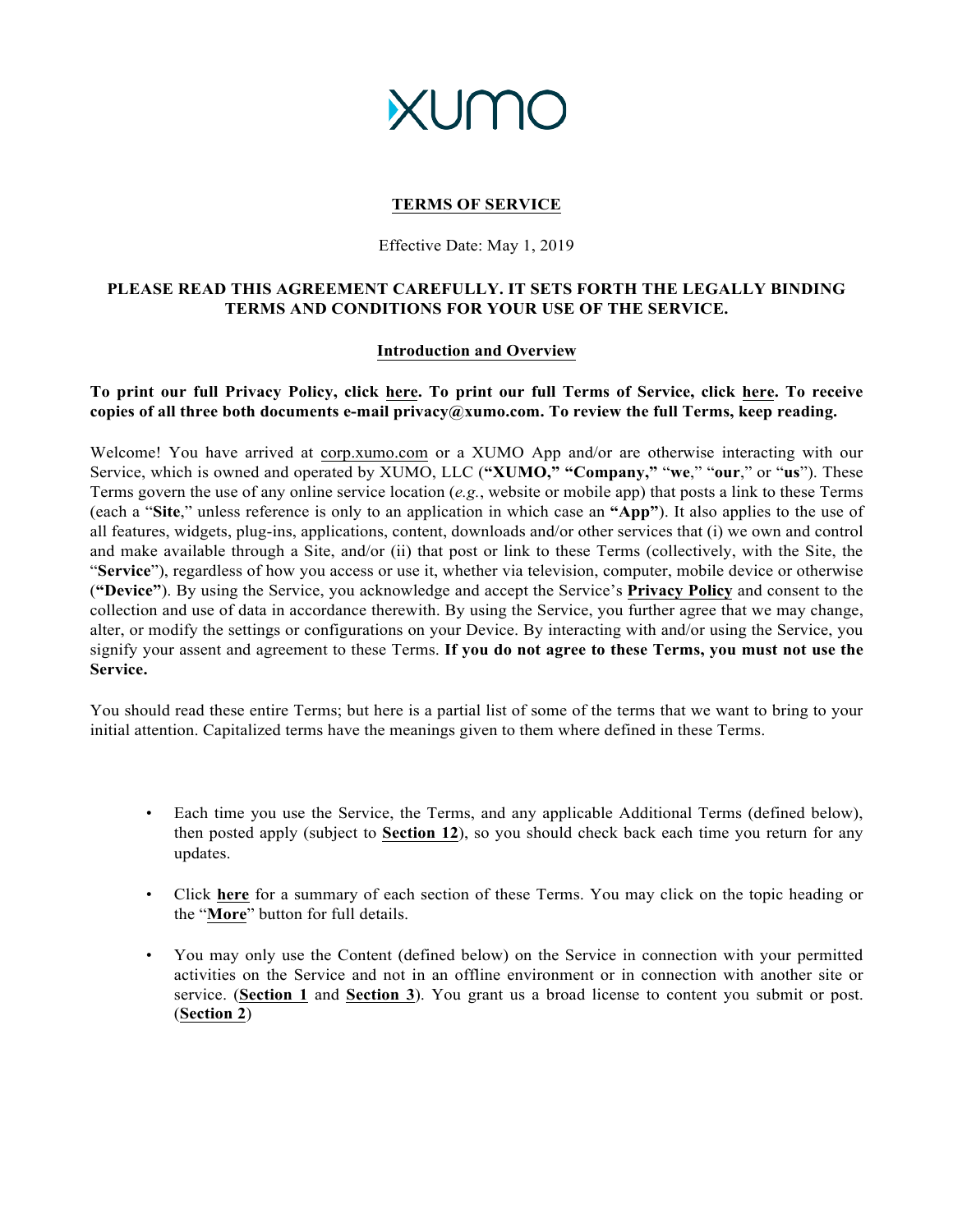- You consent to our **Privacy Policy** and our practices detailed in them, including tracking your viewing and activities to help us recommend other content to you and send interest-based advertising.
- As permitted by law, many types of disputes that may arise in connection with your access to and use of the Service are subject to mandatory arbitration – which includes your waiver of a right to a jury trial and to class action relief. (**Section 8** )
- We are providing the Service to you on an "as-is" basis, without any warranty of any kind, and our liability to you in connection with your use of the Service is very limited. Many other limitations and disclaimers relate to your use of the Service. (**Section 11)**

#### **If You Want to Use This Service**,

then carefully read these entire Terms*,* as they constitute a written agreement between you and us and they affect your legal rights and obligations. The summaries of provisions and section headings are provided for convenience only and shall not limit the full Terms. You represen**t** you are the age of majority in your jurisdiction of residence, or you are using the registered account of your parent or guardian with permission and involvement. Users must be thirteen (13) years of age or older even to use a parent's account. You agree to be responsible for any person you permit to use your account and represent that you have the authority to bind them to these Terms. You will ensure they comply with and do not dispute the application of these Terms to them, and will indemnify and hold us harmless from and against any claims related to the use of the Service on your Device or use of your Account by any other person.

Each time you access and/or use the Service (other than to simply read these Terms), you agree to be bound by and comply with these Terms and any applicable Additional Terms then posted (subject to **Section 12**). Therefore, *do not use the Service if you do not agree.* Without the conditions that are set forth in these Terms – such as your grants and waivers of rights, the limitations on our liability, your indemnity of us, and our arbitration of certain disputes – we would not make the Service available to you.

In some instances, both these Terms and separate guidelines, rules, or terms of service or sale setting forth additional or different terms and/or conditions will apply to your use of the Service or to a service or product offered via the Service (in each such instance, and collectively "**Additional Terms**"). To the extent there is a conflict between these Terms and any Additional Terms, the Additional Terms will control unless the Additional Terms expressly state otherwise. Please also review the Service's **Privacy Policy,** to which you hereby consent.

#### **Full Details of Terms of Service**

#### **1. SERVICE CONTENT, OWNERSHIP, LIMITED LICENSE, AND RIGHTS OF OTHERS**

**A. Content**. The Service contains a variety of: (i) materials and other items relating to XUMO, and our licensors and other third parties, including all layout, information, articles, posts, text, data, files, images, scripts, designs, graphics, button icons, instructions, illustrations, photographs, audio clips, music, sounds, pictures, videos, advertising copy, URLs, technology, software, interactive features, the "look and feel" of the Service, and the compilation, assembly, and arrangement of the materials of the Service and any and all copyrightable material (including source and object code); (ii) trademarks, logos, trade names, trade dress, service marks, and trade identities of various parties, including those of XUMO (collectively, "**Trademarks**"); and (iii) other forms of intellectual property (all of the foregoing, collectively "**Content**").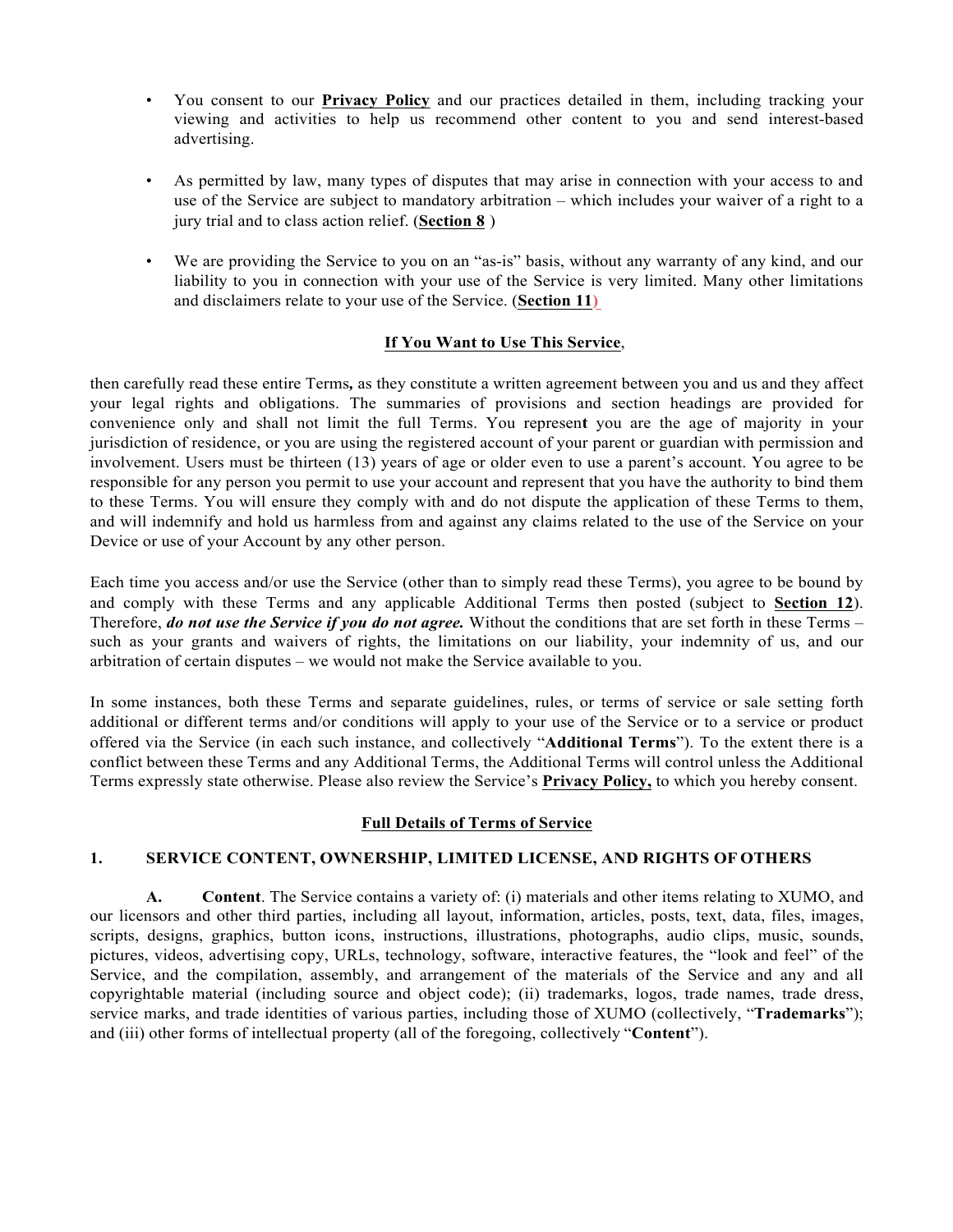**B. Ownership**. The Service (including past, present, and future versions) and the Content are owned or controlled by XUMO and our licensors and certain other third parties. All right, title, and interest in and to the Content available via the Service is the property of XUMO or our licensors or certain other third parties, and is protected by U.S. and international copyright, trademark, trade dress, patent and/or other intellectual property and unfair competition rights and laws to the fullest extent possible. XUMO owns the copyright in the selection, compilation, assembly, arrangement, and enhancement of the Content on the Service.

**C. Limited License**. Subject to your strict compliance with these Terms and the Additional Terms, we grant you a limited, non-exclusive, revocable, non-assignable, personal, and non-transferable license to (i) display, view, use, play the Content on via our App pre-installed by the manufacturer on a Televisionenabled Device (or otherwise installed in a manner we have approved) (**"TVApp"**); and (ii) with respect to our web site(s), and to the extent we offer a version of our Service of personal computers or mobile devices, download and copy (temporary storage only of web site and a single Device download and storage of the Apps), display, view, use, play the Content on a personal computer, mobile phone or other wireless Device, or other Internet-enabled Device (in each case of (i) and (ii) for your personal, non-commercial use only. The foregoing limited license (i) does not give you any ownership of, or any other intellectual property interest in, any Content, and (ii) may be immediately suspended or terminated for any reason, in our sole discretion, and without advance notice or liability. In some instances, we may permit you to have greater access to and use of Content, subject to certain Additional Terms.

**D. Rights of Others**. In using the Service, you must respect the intellectual property and other rights of XUMO and others. Your unauthorized use of Content may violate copyright, trademark, privacy, publicity, communications, and other laws, and any such use may result in your personal liability, including potential criminal liability.

*E.* **Reservation of All Rights Not Granted As To Content and Service**. These Terms and any applicable Additional Terms include only narrow, limited grants of rights to Content and to use and access the Service. No right or license may be construed, under any legal theory, by implication, estoppel, industry custom, or otherwise. All rights not expressly granted to you are reserved by XUMO and its licensors and other third parties. *Any unauthorized use of any Content or the Service for any purpose is prohibited.*

#### **2. SERVICE AND CONTENT USE RESTRICTIONS**

**A. Service Use Restrictions**. You agree that you will not: (i) aside from your purchase of goods or services offered for sale by XUMO or its affiliates, use the Service for any political or commercial purpose (including, without limitation, for purposes of advertising, soliciting funds, collecting product prices, and selling products); (ii) use any meta tags or any other "hidden text" utilizing any Trademarks; (iii) engage in any activities through or in connection with the Service that seek to attempt to or do harm any individuals or entities or are unlawful, offensive, obscene, lewd, lascivious, filthy, violent, threatening, harassing, or abusive, or that violate any right of any third party, or are otherwise objectionable to XUMO; (iv) to the maximum extent permitted by applicable law, reverse engineer, decompile, disassemble, reverse assemble, or modify any Service source or object code or any software or other products, services, or processes accessible through any portion of the Service; (v) engage in any activity that interferes with a user's access to the Service or the proper operation of the Service, or otherwise causes harm to the Service, XUMO, or other users of the Service; (vi) interfere with or circumvent any security feature of the Service or any feature that restricts or enforces limitations on use of or access to the Service, the Content; (vii) harvest or otherwise collect or store any information (including personally identifiable information about other users of the Service, including e-mail addresses, without the express consent of such users); (viii) attempt to gain unauthorized access to the Service, other computer systems or networks connected to the Service, through password mining or any other means; or (ix) otherwise violate these Terms or any applicable Additional Terms.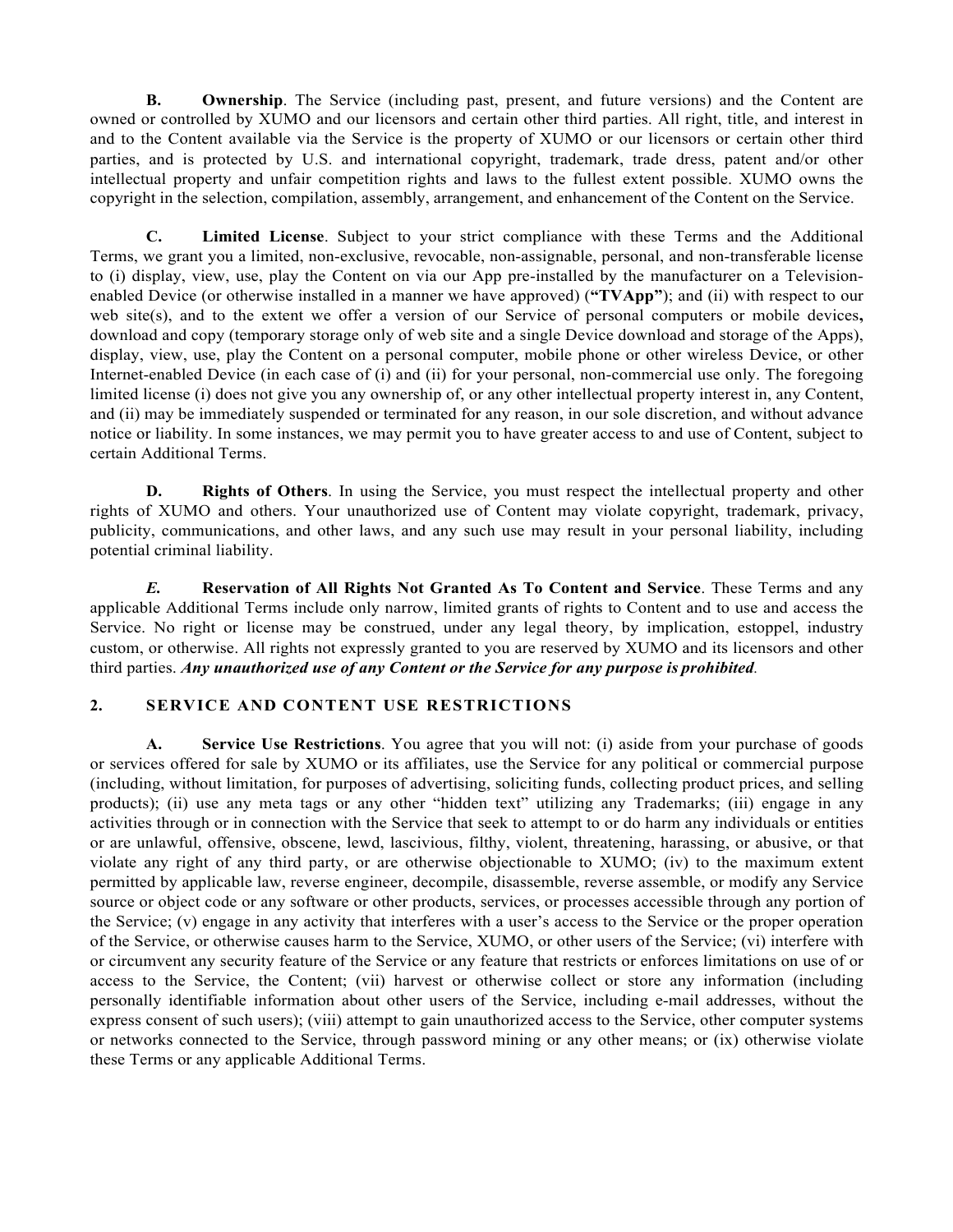**B. Content Use Restrictions**. You also agree that, in using the Service, you: (i) will not monitor, gather, copy, or distribute the Content (except as may be a result of standard search engine activity or use of a standard browser) on the Service by using any robot, rover, "bot", spider, scraper, crawler, spyware, engine, device, software, extraction tool, or any other automatic device, utility, or manual process of any kind; (ii) will not frame or utilize framing techniques to enclose any such Content (including any images, text, or pagelayout); (iii) will keep intact all Trademark, copyright, and other intellectual property notices contained in such Content; (iv) will not use such Content in a manner that suggests an unauthorized association with any of our or our licensors' products, services, or brands; (v) will not make any modifications to such Content; (vi) will not copy, modify, reproduce, archive, sell, lease, rent, exchange, create derivative works from, publish by hard copy or electronic means, publicly perform, display, disseminate, distribute, broadcast, retransmit, circulate or transfer to any third party or on any third-party application or website, or otherwise use or exploit such Content in any way for any purpose except as specifically permitted by these Terms or any applicable Additional Terms or with the prior written consent of an officer of XUMO or, in the case of Content from a licensor, the owner of the Content; and (vii) will not insert any code or product to manipulate such Content in any way that adversely affects any user experience.

**C. Availability of Service and Content**. We may immediately suspend or terminate the availability of the Service and Content (and any elements and features of them), in whole or in part, for any reason, in our sole discretion, and without advance notice or liability.

**D. Reservation of All Rights Not Granted as to Content and Service**. These Terms and any applicable Additional Terms include only narrow, limited grants of rights to make use of Content and to use and access the Service. No right or license may be construed, under any legal theory, by implication, estoppel, industry custom, or otherwise. All rights not expressly granted to you are reserved by XUMO, our licensors and other third parties. *Any unauthorized use of any Content or the Service for any purpose is prohibited*.

# **3. ACCOUNTS**

In order to access or use some (or potentially all) of the features on the Service, you must first register through our online registration process, such as when your first enable an App. The Service's practices governing any resulting collection use, disclosure and management of your personal information are disclosed in its **Privacy Policy**, to which you consent on behalf of any user of your Account. If you are under the age of thirteen (13), then you are not permitted to register as a user, or otherwise use the Service or submit personal information to us. Registered users must be the age of majority and are responsible for anyone using their Account as set forth above. If we permit multiple users under an Account, the master Account holder is still responsible of all other users under the Account, but the other users are also bound by these Terms and consent to our **Privacy Policy.**

If you register for any feature that requires a password and/or username, then you will select your own password at the time of registration (or we may send you an e-mail notification with a randomly generated initial password) and you agree that: (i) You will not use a username (or e-mail address) that is already being used by someone else, may impersonate another person, belongs to another person, violates the intellectual property or other right of any person or entity, or is offensive. We may reject the use of any password, username, or e-mail address for any other reason in our sole discretion; (ii) You will provide true, accurate, current, and complete registration information about yourself in connection with the registration process and, as permitted, to maintain and update it continuously and promptly to keep it accurate, current, and complete; (iii) You are solely responsible for all activities that occur under your account, password, and username – whether or not you authorized the activity; (iv) You are solely responsible for maintaining the confidentiality of your password and for restricting access so that others may not access any password protected portion of the Service using your name, username, or password; (v) You will immediately notify us of any unauthorized use of your account,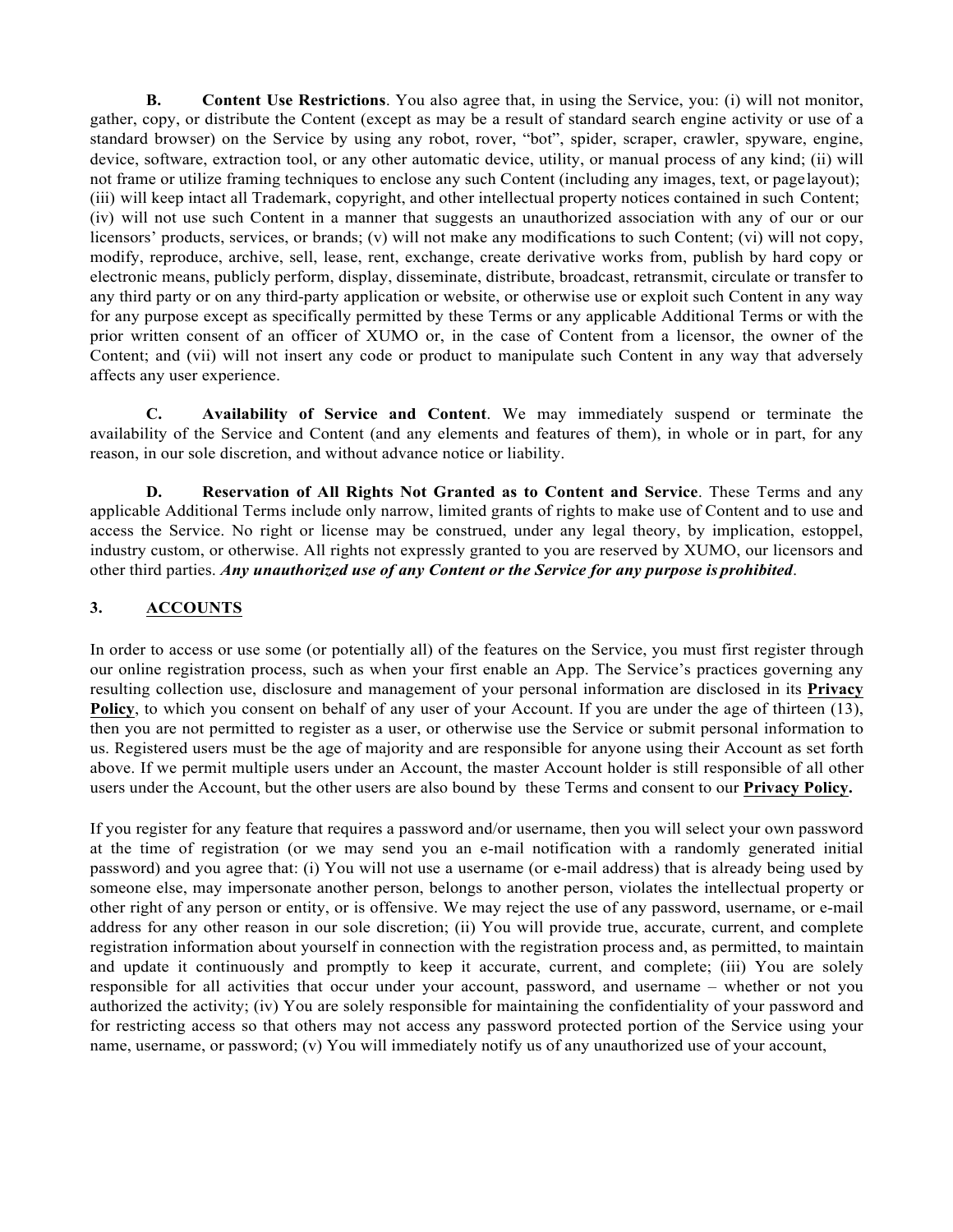password, or username, or any other breach of security; and (vi) You will not sell, transfer, or assign your account or any account rights.

We will not be liable for any loss or damage (of any kind and under any legal theory) to you or any third party arising from your inability or failure for any reason to comply with any of the foregoing obligations.

If any information that you provide, or if we have reasonable grounds to suspect that any information that you provide, is false, inaccurate, outdated, incomplete, or violates these Terms, any applicable Additional Terms, or any applicable law, then we may suspend or terminate your account. We also reserve the more general and broad right to terminate your account or suspend or otherwise deny you access to it or its benefits – all in our sole discretion, for any reason, and without advance notice or liability.

## **4. PRODUCTS AND SERVICES**

**A.** Consult applicable Additional Terms regarding each product or service, including terms of sale, return and delivery. We do our best to describe every product or service offered on this Service as accurately as possible. However, we are human, and therefore we do not warrant that specifications, pricing, or other content on the Service is complete, accurate, reliable, current, or error-free. In the event of any errors relating to the pricing or specifications, we have the right to refuse or cancel any orders in our sole discretion. If we charged your credit card or other account prior to cancellation, we will issue a credit to your account in the amount of the charge.

#### **5. NOTICES, QUESTIONS AND CUSTOMER SERVICE**

You agree that: (1) we may give you notices of new, revised or changed terms and other important matters by prominently posting notice on the home page of the Service, or in another reasonable manner; and (2) we may contact you by mail or e-mail sent to the address provided by you. You agree to promptly notify us if you change your e-mail or mailing address by updating your Account settings. All legal notices to us must be sent to XUMO, 4 Park Plaza, Suite 1500, Irvine CA 92614 (attn.: Legal).

If you have a question regarding using the Service, you may contact XUMO Customer Support by sending an email **support@xumo.com.** You acknowledge that the provision of customer support is at Xumo's sole discretion and that we have no obligation to provide you with customer support of any kind. We may provide you with customer support from time to time, at our sole discretion.

#### **6. THIRD-PARTY SITES; ADVERTISEMENTS; DEALINGS WITH THIRD PARTIES**

**A. Third**-**Party Content and Sites; Advertisements**. The Service enables you to watch third party content and based on your viewing and other activities we are able to offer you recommendations on other content you may like and to send you ads that seem more relevant to your interests. We are not responsible for these third parties, their content, their ads, their data collection practices or their acts or omissions. The Service may also contain third party plug-ins, applications, ads, tools and/or other content, and/or links to third-party websites, applications, platforms and other services that are not owned, controlled or operated by XUMO (collectively, "**Third**-**Party Sites**"), including services operated by advertisers, licensors, licensees, and certain other third parties who may have business relationships with XUMO. This may include the ability to register or sign in to our Services using Facebook Connect or other third party tools, and to post content on third party sites and services using their plug-ins or other technology made available on our Services. We may also host our content, apps and tools on Third-Party Sites. XUMO may have no control over the content, operations, policies, terms, or other elements of Third-Party Sites, and does not assume any obligation to review any Third-Party Sites. XUMO does not necessarily endorse, approve, or sponsor any such third party, or any third-party content,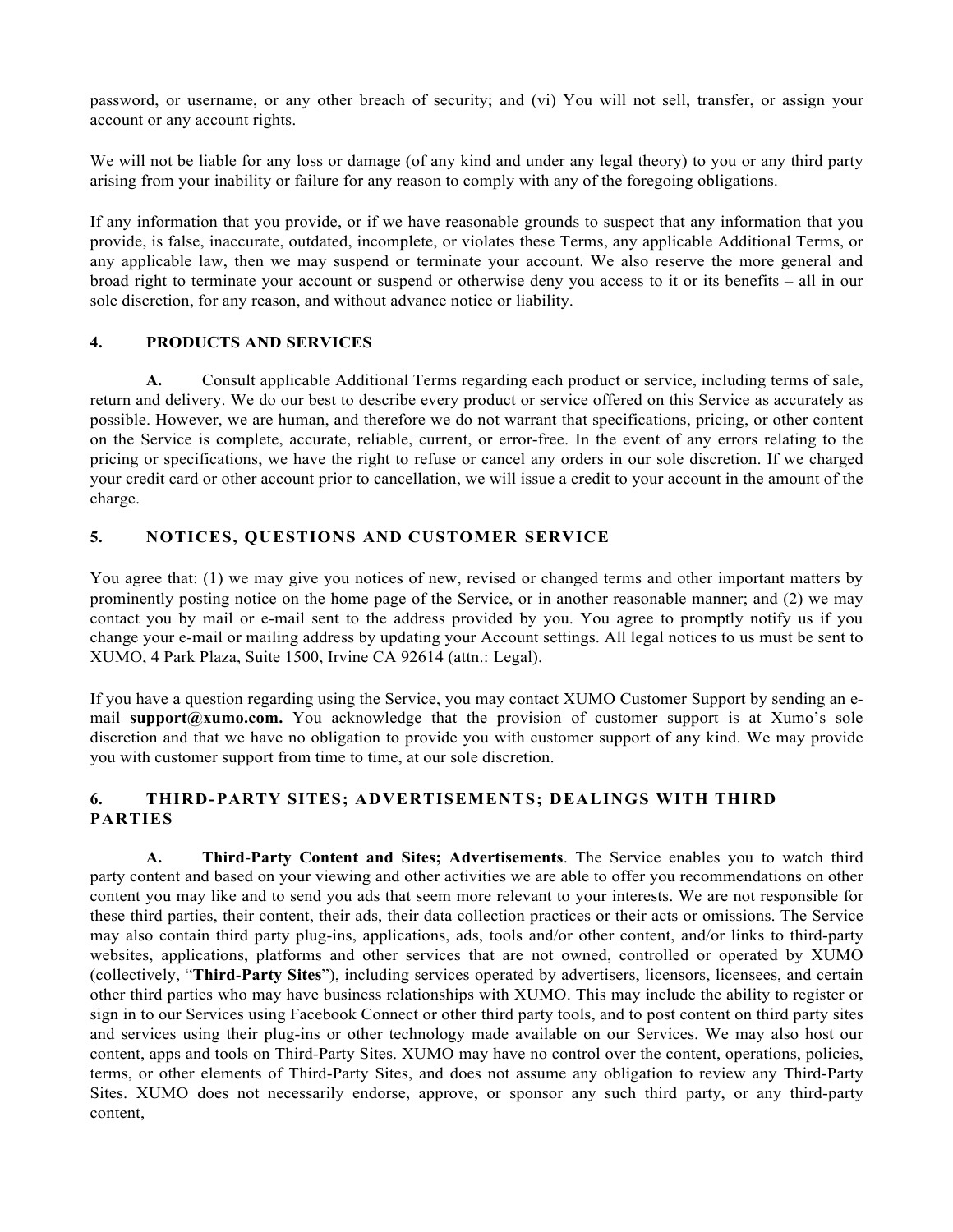advertising, information, materials, products, services, or other items. Furthermore, we are not responsible for the quality or delivery of the products or services offered, accessed, obtained by or advertised by third parties. Finally, you agree that we will under no circumstances be liable for any direct, indirect, incidental or special loss or other damage, whether arising from negligence, breach of contract, defamation, infringement of copyright or other intellectual property rights, caused by the exhibition, distribution or exploitation of any information or content contained within these Third Party Sites. Any activities you engage in connection with any of the same are subject to the privacy and other policies, terms and conditions of use and/or sale, and rules issued by the operator of the Third Party Site. XUMO DISCLAIMS ALL LIABILITY IN CONNECTION THEREWITH.

**B. Dealings with Third Parties**. Any interactions, correspondence, transactions, and other dealings that you have with any third parties found on or through the Service (including on or via Third-Party Sites or advertisements) are solely between you and the third party (including issues related to the content of third-party advertisements, payments, delivery of goods, warranties (including product warranties), privacy and data security, and the like). XUMO disclaims all liability in connection therewith.

## **7. WIRELESS AND LOCATION- BASED FEATURES**

**A. Wireless Features**. The Service may offer certain features and services that are available to you via your wireless Device. These features and services may include the ability to access the Service's features and upload content to the Service, receive messages from the Service, and download applications to your wireless Device (collectively, "**Wireless Features**"). Standard messaging, data, and other fees may be charged by your carrier to participate in Wireless Features, for which you are responsible. Fees and charges may appear on your wireless bill or be deducted from your pre-paid balance. Your carrier may prohibit or restrict certain Wireless Features and certain Wireless Features may be incompatible with your carrier or wireless Device. You should check with your carrier to find out what plans are available and how much they cost. Contact your carrier with questions regarding these issues.

**B. Terms of Wireless Features**. You agree that as to the Wireless Features for which you are registered for, we may send communications via such features or apps to your wireless Device regarding us or other parties. Further, we may collect information related to your use of the Wireless Features. If you have registered via the Service for Wireless Features, then you agree to notify XUMO of any changes to your wireless contact information (including phone number) and update your accounts on the Service to reflect the changes.

**C. Location**-**Based Features**. You acknowledge that when you use our Service your Device location may be identified and may be shared with us and others consistent with the **Privacy Policy**. Some mobile app(s), platforms and Devices allow for you to disable location-based features or manage preferences related to them.

# **8. DISPUTE RESOLUTION**

Certain portions of this Section 8 are deemed to be a "written agreement to arbitrate" pursuant to the Federal Arbitration Act. You and XUMO agree that we intend that this Section 8 satisfies the "writing" requirement of the Federal Arbitration Act. This Section 8 can only be amended by mutual agreement.

**A. First – Try to Resolve Disputes and Excluded Disputes**. If any controversy, allegation, or claim arises out of or relates to the Site, the Content, your Submissions, these Terms, or any Additional Terms, whether heretofore or hereafter arising (collectively, "**Dispute**"), or to any of XUMO's actual or alleged intellectual property rights (an "**Excluded Dispute**"), then you and we agree to send a written notice to the other providing a reasonable description of the Dispute or Excluded Dispute, along with a proposed resolution of it. Our notice to you will be sent to you based on the most recent contact information that you provide us. But if no such information exists or if such information is not current, then we have no obligation under this Section 8.A.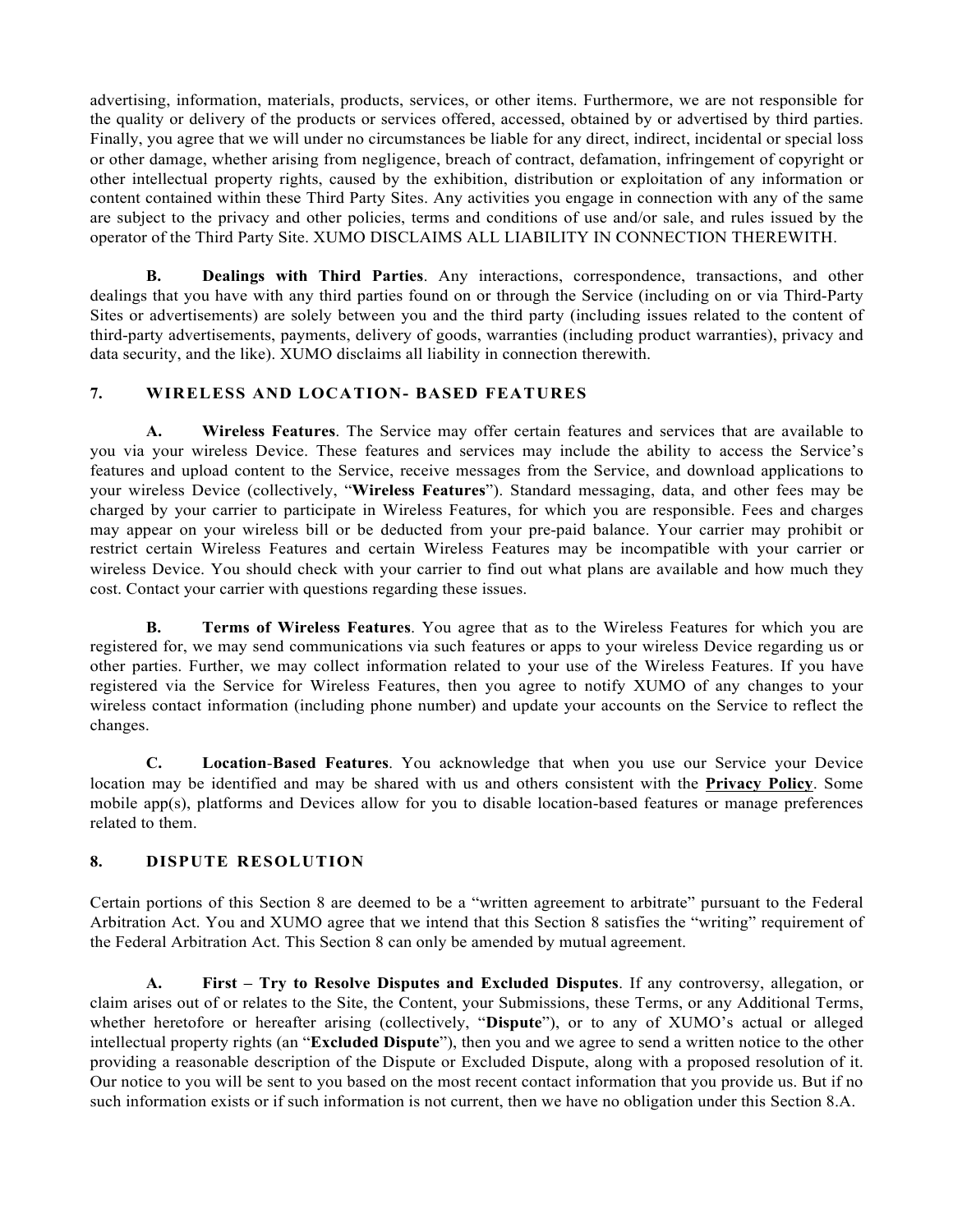Your notice to us must be sent to: **XUMO, 4 Park Plaza, Suite 1500, Irvine, CA 92614, (Attn: Legal Department**). For a period of sixty (60) days from the date of receipt of notice from the other party, we and you will engage in a dialogue in order to attempt to resolve the Dispute or Excluded Dispute, though nothing will require either you or us to resolve the Dispute or Excluded Dispute on terms with respect to which you and we, in each of our sole discretion, are not comfortable.

**B. Binding Arbitration**. If we cannot resolve a Dispute as set forth in Section 8.A (or agree to arbitration in writing with respect to an Excluded Dispute) within sixty (60) days of receipt of the notice, then ANY AND ALL DISPUTES ARISING BETWEEN YOU AND XUMO (WHETHER BASED IN CONTRACT, STATUTE, REGULATION, ORDINANCE, TORT – INCLUDING, BUT NOT LIMITED TO FRAUD, ANY OTHER INTENTIONAL TORT, OR NEGLIGENCE – COMMON LAW, CONSTITUTIONAL PROVISION, RESPONDEAT SUPERIOR, AGENCY OR ANY OTHER LEGAL OR EQUITABLE THEORY), WHETHER ARISING BEFORE OR AFTER THE EFFECTIVE DATE OF THESE TERMS, MUST BE RESOLVED BY FINAL AND BINDING ARBITRATION. THIS INCLUDES ANY AND ALL DISPUTES BASED ON ANY PRODUCT, SERVICE OR ADVERTISING CONNECTED TO THE PROVISION OR USE OF THE SERVICE. The Federal Arbitration Act ("FAA"), not state law, shall govern the arbitrability of all disputes between XUMO and you regarding these Terms (and any Additional Terms) and the Service. XUMO and you agree, however, that California or federal law shall apply to and govern, as appropriate, any and all claims or causes of action, remedies, and damages arising between you and us regarding these Terms and the Service, whether arising or stated in contract, statute, common law, or any other legal theory, without regard to California's choice of law principles that might apply other states'laws.

Dispute will be resolved solely by binding arbitration in accordance with the then-current commercial Arbitration Rules of the American Arbitration Association ("**AAA**"). If a party properly submits the Dispute to the AAA for formal arbitration and the AAA is unwilling to get a hearing then either party can elect to have the arbitration administered by the Judicial Arbitration and Mediation Services Inc. ("**JAMS**") using JAMS' streamlined Arbitration Rules and Procedures, or by any other arbitration administration service that you and an officer or legal representative of XUMO consent to in writing. If an in-person arbitration hearing is required, then it will be conducted in the "metropolitan statistical area" (as defined by the U.S. Census Bureau) where you are a resident at the time the Dispute is submitted to arbitration. You and we will pay the administrative and arbitrator's fees and other costs in accordance with the applicable arbitration rules; but if applicable arbitration rules or laws require us to pay a greater portion or all of such fees and costs in order for this Section 8 to be enforceable, then we will have the right to elect to pay the fees and costs and proceed to arbitration. The arbitrator will apply applicable law and the provisions of these Terms and any Additional Terms, will be bound by these Terms and any Additional Terms, will determine any Dispute according to the applicable law and facts based upon the record and no other basis, and will issue a reasoned award only in favor of the individual party seeking relief and only to the extent to provide relief warranted by that party's individual claim. All issues are for the arbitrator to decide, except that issues relating to the scope and enforceability of the arbitration and class action waiver provisions are for the court to decide. This arbitration provision shall survive termination of these Terms or the Service.

**C. Limited Time To File Claims**. TO THE FULLEST EXTENT PERMITTED BY APPLICABLE LAW, IF YOU OR WE WANT TO ASSERT A DISPUTE (BUT NOT AN EXCLUDED DISPUTE) AGAINST THE OTHER, THEN YOU OR WE MUST COMMENCE IT (BY DELIVERY OF WRITTEN NOTICE AS SET FORTH IN SECTION 8.A) WITHIN ONE (1) YEAR AFTER THE DISPUTE ARISES – OR IT WILL BE FOREVER BARRED.

**D. Injunctive Relief**. The foregoing provisions of this Section 8 will not apply to any legal action taken by XUMO to seek an injunction or other equitable relief in connection with, any loss, cost, or damage (or any potential loss, cost, or damage) relating to the Site, any Content, your Submissions and/or XUMO's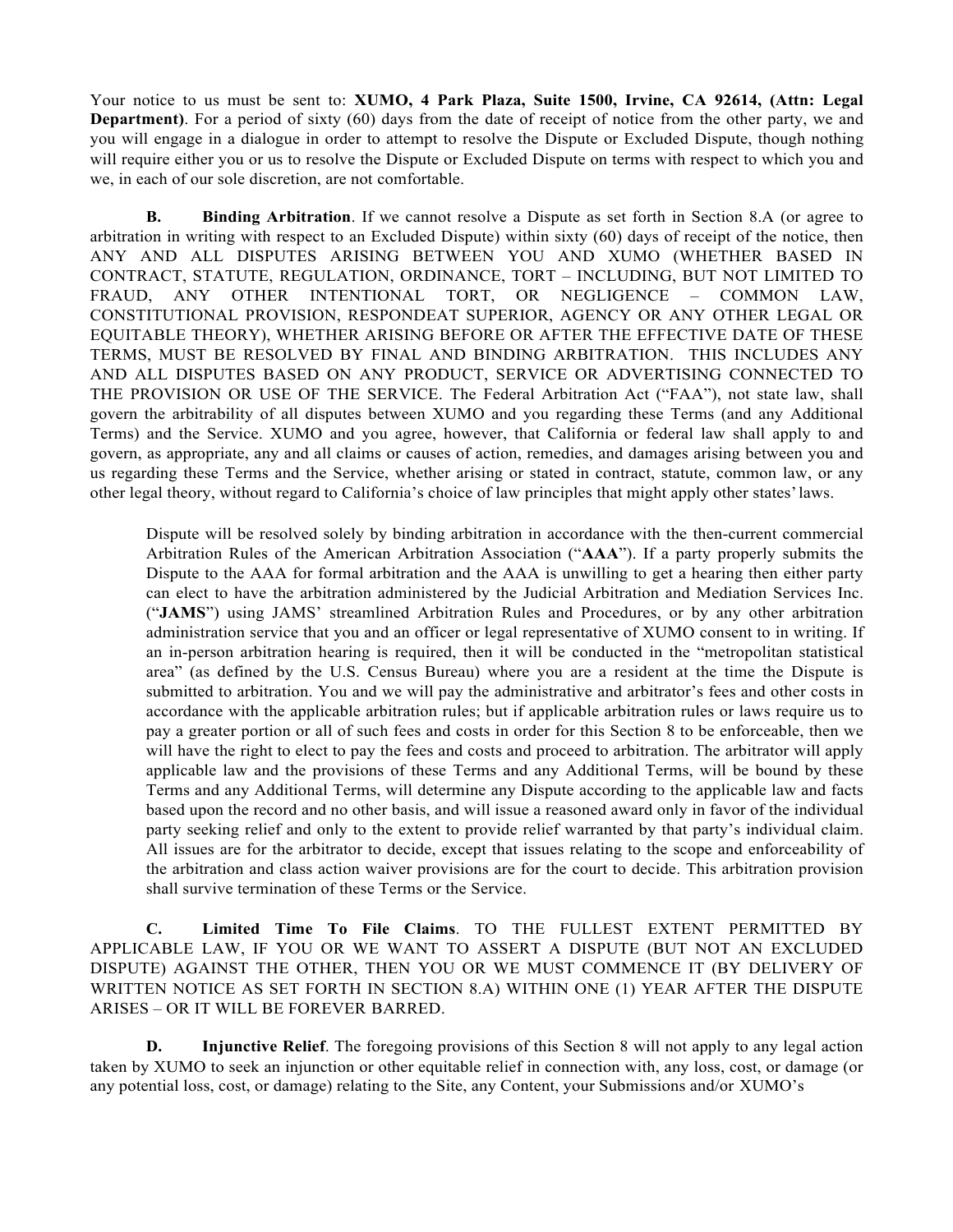intellectual property rights (including such we may claim that may be in dispute), XUMO's operations, and/or XUMO products or services.

**E. No Class Action Matters**. Disputes will be arbitrated only on an individual basis and will not be joined or consolidated with any other arbitrations or other proceedings that involve any claim or controversy of any other party. YOU AND XUMO AGREE THAT EACH MAY BRING CLAIMS AGAINST THE OTHER ONLY IN YOUR OR ITS INDIVIDUAL CAPACITY, AND NOT AS A PLAINTIFF OR CLASS MEMBER IN ANY PURPORTED CLASS OR REPRESENTATIVE PROCEEDING. There shall be no right or authority for any Dispute to be arbitrated on a class action basis or on any basis involving Disputes brought to a purported representative capacity on behalf of the general public, or other persons or entities similarly situated. But if, for any reason, any court with competent jurisdiction holds that this restriction is unconscionable or unenforceable, then our agreement in Section 10.B to arbitrate will not apply and the Dispute must be brought exclusively in court pursuant to Section 8.F. Notwithstanding any other provision of this Section 8, any and all issues relating to the scope, interpretation and enforceability of this Section 8.E, including the class action waiver provisions contained herein, are to be decided only by a court of competent jurisdiction, and not by the arbitrator.

**F. Federal and State Courts in** Irvine, Orange County, California. Except to the extent that arbitration is required in Section 10.B, and except as to the enforcement of any arbitration decision or award, any action or proceeding relating to any Dispute or Excluded Dispute may only be instituted in state or Federal court in Irvine, Orange County, California. Accordingly, you and XUMO consent to the exclusive personal jurisdiction and venue of such courts for such matters.

**G. Small Claims Matters Are Excluded From Arbitration Requirement**. Notwithstanding the foregoing, either of us may bring qualifying claim of Disputes (but not Excluded Disputes) in small claims court, subject to Section 8.F.

#### **9. DISCLAIMER OF REPRESENTATIONS AND WARRANTIES**

#### YOUR ACCESS TO AND USE OF THE SERVICE IS AT YOUR SOLE RISK.

TO THE FULLEST EXTENT PERMITTED BY APPLICABLE LAW, THE SERVICE IS PROVIDED ON AN "AS IS", "AS AVAILABLE", AND "WITH ALL FAULTS" BASIS. Therefore, to the fullest extent permissible by law, XUMO, LLC and its direct and indirect parents, subsidiaries, affiliates and each of their respective employees, directors, members, managers, shareholders, agents, vendors, licensors, licensees, contractors, customers, successors, and assigns (collectively, "**XUMO Parties**") hereby disclaim and make no representations, warranties, endorsements, or promises, express or implied, as to:

- (a) the Service (including the Content and the Submissions);
- (b) the functions, features, or any other elements on, or made accessible through, the Service;
- (c) any products, services, or instructions offered or referenced at or linked through the Service;
- (d) security associated with the transmission of your Submissions transmitted to XUMO or via the Service;
- (e) whether the Service or the servers that make the Service available are free from any harmful components (including viruses, Trojan horses, and other technologies that could adversely impact your Device);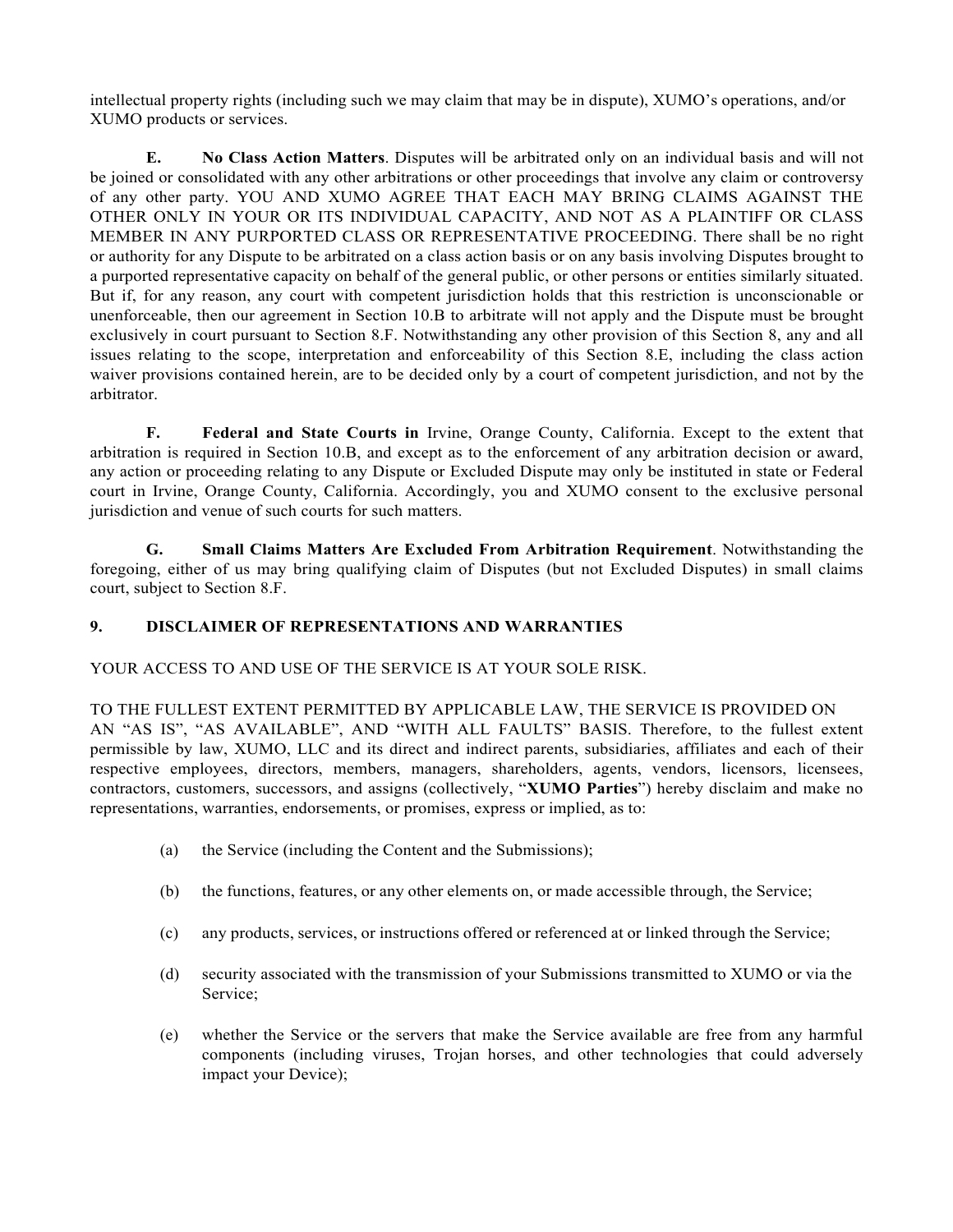- (f) whether the information (including any instructions) on the Service is accurate, complete, correct, adequate, useful, timely, or reliable;
- (g) whether any defects to or errors on the Service will be repaired or corrected;
- (h) whether your access to the Service will be uninterrupted;
- (i) whether the Service will be available at any particular time or location; and
- (j) whether your use of the Service is lawful in any particular jurisdiction.

EXCEPT FOR ANY SPECIFIC WARRANTIES PROVIDED HEREIN OR IN ADDITIONAL TERMS PROVIDED BY A XUMO PARTY, XUMO PARTIES HEREBY FURTHER DISCLAIM ALL WARRANTIES, EXPRESS OR IMPLIED, INCLUDING THE WARRANTIES OF MERCHANTABILITY, FITNESS FOR A PARTICULAR PURPOSE, NON-INFRINGEMENT OR MISAPPROPRIATION OF INTELLECTUAL PROPERTY RIGHTS OF THIRD PARTIES, TITLE, CUSTOM, TRADE, QUIET ENJOYMENT, SYSTEM INTEGRATION, AND FREEDOM FROM COMPUTER VIRUS.

Some jurisdictions limit or do not allow the disclaimer of implied or other warranties so the above disclaimers may not apply to the extent such jurisdictions' laws are applicable, and you may have additional rights.

## **10. LIMITATIONS OF OUR LIABILITY**

TO THE EXTENT PERMITTED BY APPLICABLE LAW, UNDER NO CIRCUMSTANCES WILL ANY XUMO PARTIES BE RESPONSIBLE OR LIABLE FOR ANY LOSS OR DAMAGES OF ANY KIND, including personal injury or death or for any direct, indirect, economic, exemplary, special, punitive, incidental, or consequential losses or damages of any kind, including without limitation loss of profits, that are directly or indirectly related to:

- (a) the Service (including the Content and the Submissions);
- (b) your use of or inability to use the Service, or the performance of the Service;
- (c) any action taken in connection with an investigation by XUMO Parties or law enforcement authorities regarding your access to or use of the Service;
- (d) any action taken in connection with copyright or other intellectual property owners or other rights owners;
- (e) any errors or omissions in the Service's technical operation; or
- (f) any damage to any user's computer, hardware, software, modem, or other equipment or technology, including damage from any security breach or from any virus, bugs, tampering, fraud, error, omission, interruption, defect, delay in operation or transmission, computer line, or network failure or any other technical or other malfunction, including losses or damages in the form of lost profits, loss of goodwill, loss of data, work stoppage, accuracy of results, or equipment failure or malfunction.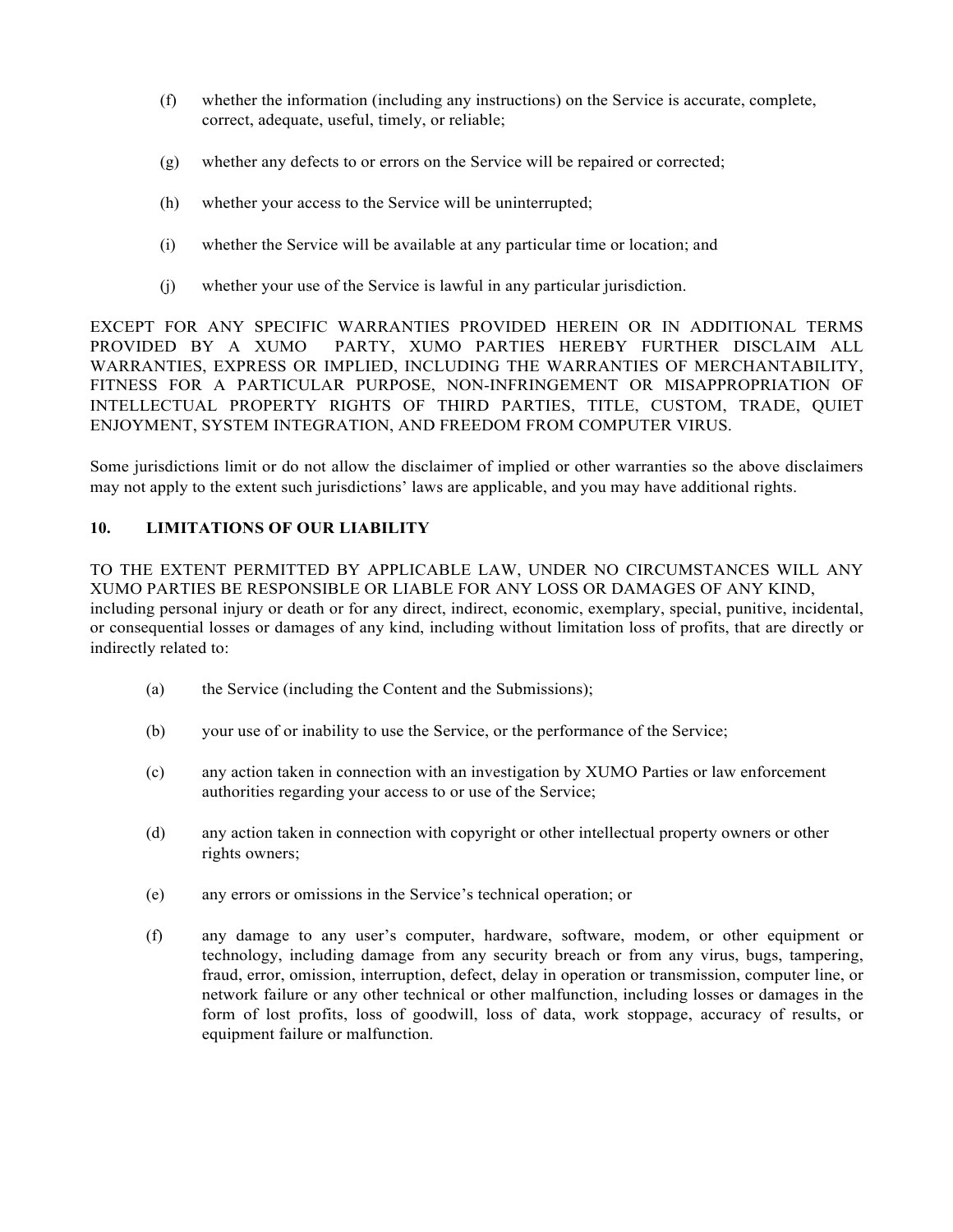The foregoing limitations of liability will apply even if any of the foregoing events or circumstances were foreseeable and even if XUMO Parties were advised of or should have known of the possibility of such losses or damages, regardless of whether you bring an action based in contract, negligence, strict liability, or tort (including whether caused, in whole or in part, by negligence, acts of god, telecommunications failure, or destruction of the Service).

Some jurisdictions do not allow the exclusion or limitation of incidental or consequential damages of the sort that are described above, so the above limitation or exclusion may not apply to you, and you may have additional rights.

**EXCEPT AS MAY BE PROVIDED IN ANY APPLICABLE ADDITIONAL TERMS, TO THE FULLEST EXTENT PERMITTED BY APPLICABLE LAW, IN NO EVENT WILL XUMO PARTIES' TOTAL LIABILITY TO YOU, FOR ALL POSSIBLE DAMAGES, LOSSES, AND CAUSES OF ACTION IN CONNECTION WITH YOUR ACCESS TO AND USE OF THE SERVICE AND YOUR RIGHTS UNDER THESE TERMS, EXCEED AN AMOUNT EQUAL TO THE AMOUNT YOU HAVE**  PAID XUMO IN CONNECTION WITH THE TRANSACTION(S) THAT UNDERLIE THE CLAIM(S); **PROVIDED, HOWEVER, THIS PROVISION WILL NOT APPLY IF A COURT OR TRIBUNAL WITH APPLICABLE JURISDICTION FINDS SUCH TO BE UNCONSCIONABLE. FOR PURPOSES OF CLARITY, THE PRIOR SENTENCE DOES NOT EXPAND OR LIMIT ANY EXPRESS, WRITTEN PRODUCT WARRANTY THAT IS PROVIDED BY XUMO OR A MANUFACTURER OF A PHYSICAL PRODUCT.**

## **11. WAIVER OF INJUNCTIVE OR OTHER EQUITABLE RELIEF**

TO THE FULLEST EXTENT PERMITTED BY APPLICABLE LAW, IF YOU CLAIM THAT YOU HAVE INCURRED ANY LOSS, DAMAGES, OR INJURIES IN CONNECTION WITH YOUR USE OF THE SERVICE, THEN THE LOSSES, DAMAGES, AND INJURIES WILL NOT BE DEEMED IRREPARABLE OR SUFFICIENT TO ENTITLE YOU TO AN INJUNCTION OR TO OTHER EQUITABLE RELIEF OF ANY KIND. THIS MEANS THAT, IN CONNECTION WITH YOUR CLAIM, YOU AGREE THAT YOU WILL NOT SEEK, AND THAT YOU WILL NOT BE PERMITTED TO OBTAIN, ANY COURT OR OTHER ACTION THAT MAY INTERFERE WITH OR PREVENT THE DEVELOPMENT OR EXPLOITATION OF ANY WEBSITE, APPLICATION, CONTENT, SUBMISSIONS, PRODUCT, SERVICE, OR INTELLECTUAL PROPERTY OWNED, LICENSED, USED OR CONTROLLED BY XUMO (INCLUDING YOUR SUBMISSIONS) OR A LICENSOR OF XUMO.

# **12. UPDATES TO TERMS.**

**These Terms (or if applicable Additional Terms), in the form posted at the time of your use of the applicable services to which it applies, shall govern such use (including transactions entered during such use). AS OUR SERVICE EVOLVES, THE TERMS AND CONDITIONS UNDER WHICH WE OFFER THE SERVICE MAY PROSPECTIVELY BE MODIFIED AND WE MAY CEASE OFFERING THE SERVICE UNDER THE TERMS OR APPLICABLE ADDITIONAL TERMS FOR WHICH THEY WERE PREVIOUSLY OFFERED. ACCORDINGLY, EACH TIME YOU SIGN IN TO OR OTHERWISE USE THE SERVICE YOU ARE ENTERING INTO A NEW AGREEMENT WITH US ON THE THEN APPLICABLE TERMS AND CONDITIONS AND YOU AGREE THAT WE MAY NOTIFY YOU OF NEW TERMS BY POSTING THEM ON THE SERVICE (OR IN ANY OTHER REASONABLE MANNER OF NOTICE WHICH WE ELECT), AND THAT YOUR USE OF THE SERVICE AFTER SUCH NOTICE CONSTITUTES YOUR GOINGFORWARD AGREEMENT TO THE NEW TERMS FOR YOUR NEW USE AND TRANSACTIONS. Therefore, you should review the posted Terms and any applicable Additional Terms each time you use the Service (at least prior to each transaction or submission). Any new Terms or Additional Terms will be effective as to new use and**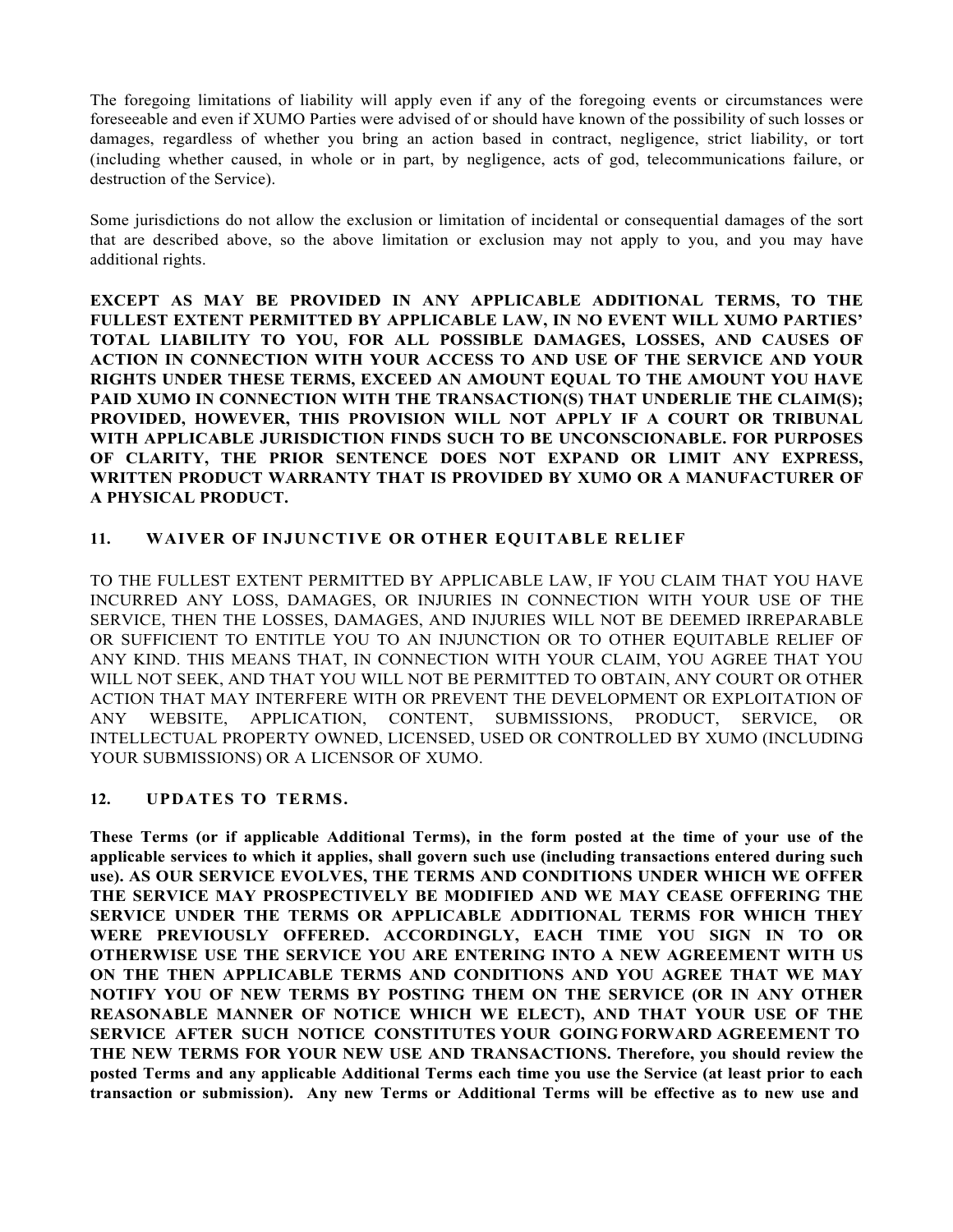**transactions as of the time that we post them, or such later date as may be specified in them or in other notice to you. However, the Terms (and any applicable Additional Terms) that applied when you previously used the Service will continue to apply to such prior use and any specific term to which we previously committed to apply those terms (if applicable) (i.e., changes and additions are prospective only) unless mutually agreed. In the event any notice to you of new, revised or additional terms is determined by a tribunal to be insufficient, the prior agreement shall continue until sufficient notice to establish a new agreement occurs. You should frequently check the home page, and the e-mail you associated with your account (if applicable) for notices, all of which you agree are reasonable manners of providing you notice. You can reject any new, revised or additional terms by discontinuing use of the Service and related services**.

#### **13. GENERAL PROVISIONS**

**A. XUMO's Consent or Approval**. As to any provision in these Terms or any Additional Terms that grants XUMO a right of consent or approval, or permits XUMO to exercise a right in its "sole discretion," XUMO may exercise that right in its sole and absolute discretion. No XUMO consent or approval may be deemed to have been granted by XUMO without being in writing and signed by an officer of XUMO.

**B. Applicable Law**. These Terms and any applicable Additional Terms will be governed by and construed in accordance with, and any Dispute and Excluded Dispute will be resolved in accordance with, the laws of the California, without regard to its conflicts of law provisions that might apply the laws of another jurisdiction,

**C. Indemnity**. You agree to, and you hereby, defend, indemnify, and hold XUMO Parties harmless from and against any and all claims, damages, losses, costs, investigations, liabilities, judgments, fines, penalties, settlements, interest, and expenses (including attorneys' fees) that directly or indirectly arise from or are related to any claim, suit, action, demand, or proceeding made or brought against any XUMO Party, or on account of the investigation, defense, or settlement thereof, arising out of or in connection with, whether occurring heretofore or hereafter: (i) your Submissions; (ii) your use of the Service and your activities in connection with the Service; (iii) your breach or alleged breach of these Terms or any applicable Additional Terms; (iv) your violation or alleged violation of any laws, rules, regulations, codes, statutes, ordinances, or orders of any governmental or quasi-governmental authorities in connection with your use of the Service or your activities in connection with the Service; (v) information or material transmitted through your Device, even if not submitted by you, that infringes, violates, or misappropriates any copyright, trademark, trade secret, trade dress, patent, publicity, privacy, or other right of any person or entity; (vi) any misrepresentation made by you; and (vii) XUMO Parties' use of the information that you submit to us (including your Submissions) (all of the foregoing, "**Claims and Losses**"). You will cooperate as fully required by XUMO Parties in the defense of any Claim and Losses. Notwithstanding the foregoing, XUMO Parties retain the exclusive right to settle, compromise, and pay any and all Claims and Losses. XUMO Parties reserve the right to assume the exclusive defense and control of any Claims and Losses. You will not settle any Claims and Losses without, in each instance, the prior written consent of an officer of a XUMO Party.

**D. Operation of Service; Availability of Products and Services; International Issues**. XUMO controls and operates the Service from its U.S.-based offices in the U.S.A., and XUMO makes no representation that the Service is appropriate or available for use beyond the U.S.A. If you use the Service from other locations, you are doing so on your own initiative and are responsible for compliance with applicable local laws regarding your online conduct and acceptable content, if and to the extent local laws apply. The Service may describe products and services that are available only in the U.S.A. (or only parts of it) and are not available worldwide. We reserve the right to limit the availability of the Service and/or the provision of any content, program, product, service, or other feature described or available on the Service to any person, entity, geographic area, or jurisdiction, at any time and in our sole discretion, and to limit the quantities of any content,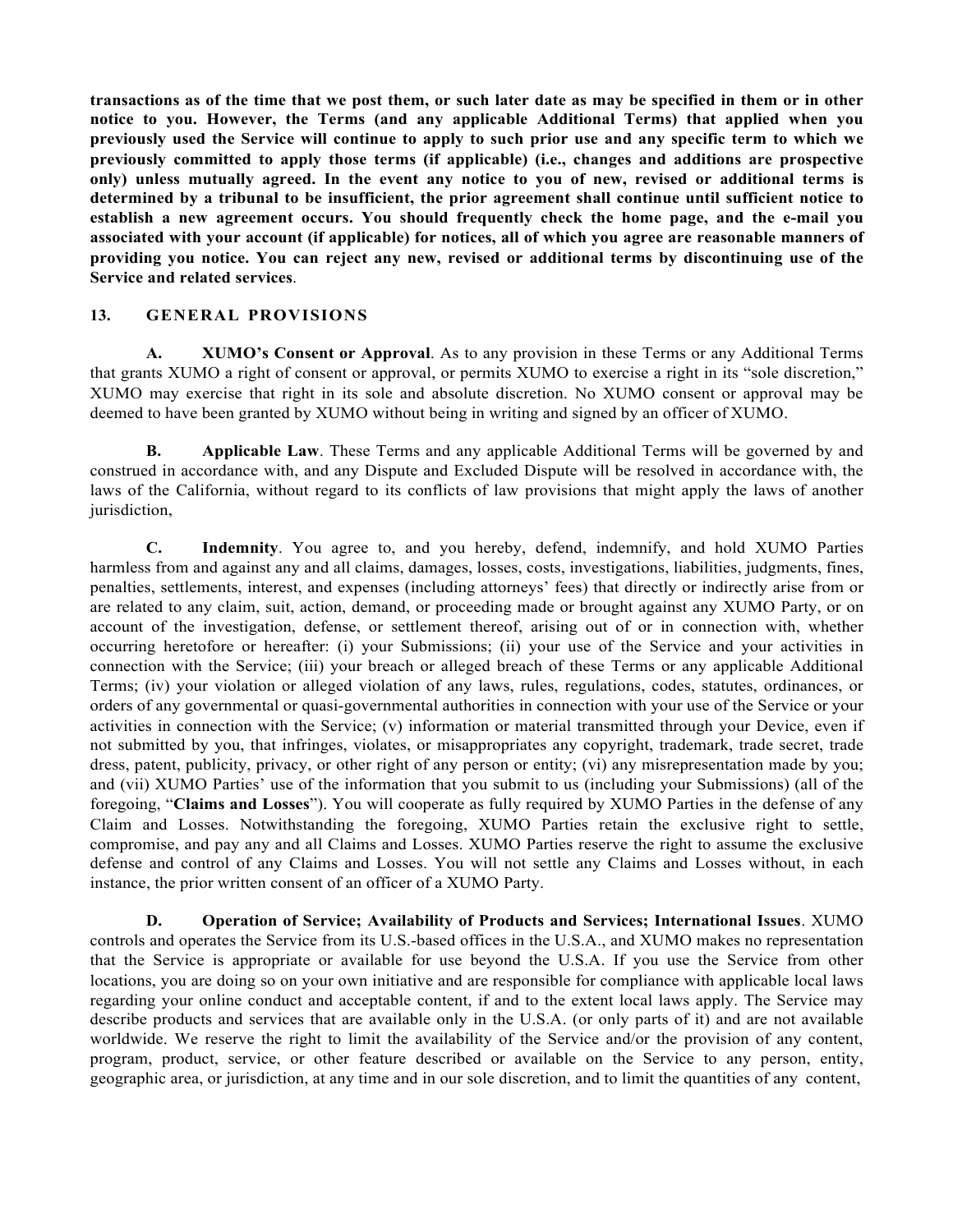program, product, service, or other feature that we provide. You agree that the United Nations Convention on Contracts for the International Sale of Goods does not apply to these Terms or to any sale of goods carried out as a result of your use of the Service.

**E. Severability; Interpretation**. If any provision of these Terms, or any Additional Terms, is for any reason deemed invalid, unlawful, void, or unenforceable by a court or arbitrator of competent jurisdiction, then that provision will be deemed severable from these Terms or the Additional Terms, and the invalidity of the provision will not affect the validity or enforceability of the remainder of these Terms or the applicable Additional Terms (which will remain in full force and effect). To the extent permitted by applicable law, you agree to waive, and you hereby waive, any applicable statutory and common law that may permit a contract to be construed against its drafter. Wherever the word "including" is used in these Terms or any applicable Additional Terms, the word will be deemed to mean "including, without limitation." The summaries of provisions and section headings are provided for convenience only and shall not limit the full Terms.

**F. Communications**. When you communicate with us electronically, such as via e-mail and text message, you consent to receive communications from us electronically. We will try to promptly respond to all inquiries, but we are not obligated to do so. You agree that all agreements, notices, disclosures, and other communications that we provide to you electronically satisfy any legal requirement that such communications be in writing.

**G. Investigations; Cooperation with Law Enforcement; Termination; Survival**. XUMO reserves the right, without any limitation, to: (i) investigate any suspected breaches of its Service security or its information technology or other systems or networks, (ii) investigate any suspected breaches of these Terms and any applicable Additional Terms, (iii) investigate any information obtained by XUMO in accordance with its **Privacy Policy** in connection with reviewing law enforcement databases or complying with criminal laws, (iv) involve and cooperate with law enforcement authorities in investigating any of the foregoing matters, (v) prosecute violators of these Terms and any applicable Additional Terms, and (vi) discontinue the Service, in whole or in part, or, except as may be expressly set forth in any applicable Additional Terms, suspend or terminate your access to it, in whole or in part, including any user Accounts or registrations, at any time, without notice, for any reason and without any obligation to you or any third party. Any suspension or termination will not affect your obligations to XUMO under these Terms or any applicable Additional Terms. Upon suspension or termination of your access to the Service, or upon notice from XUMO, all rights granted to you under these Terms or any Additional Terms will cease immediately, and you agree that you will immediately discontinue use of the Service. The provisions of these Terms and any applicable Additional Terms, which by their nature should survive your suspension or termination will survive, including the rights and licenses you grant to XUMO in these Terms, as well as the indemnities, releases, disclaimers, and limitations on liability and the provisions regarding jurisdiction, choice of law, no class action, and mandatory arbitration.

**H. Assignment**. XUMO may assign its rights and obligations under these Terms and any applicable Additional Terms, in whole or in part, to any party at any time without any notice. These Terms and any applicable Additional Terms may not be assigned by you, and you may not delegate your duties under them, without the prior written consent of an officer of XUMO.

**I. Complete Agreement; No Waiver**. These Terms, and any applicable Additional Terms, reflect our complete agreement regarding the Service and supersede any prior agreements, representations, warranties, assurances or discussion related to the Services. Except as expressly set forth in these Terms or any applicable Additional Terms, (i) no failure or delay by you or us in exercising any of rights, powers, or remedies under will operate as a waiver of that or any other right, power, or remedy, and (ii) no waiver or modification of any term of these Terms or any applicable Additional Terms will be effective unless in writing and signed by the party against whom the waiver or modification is sought to be enforced.